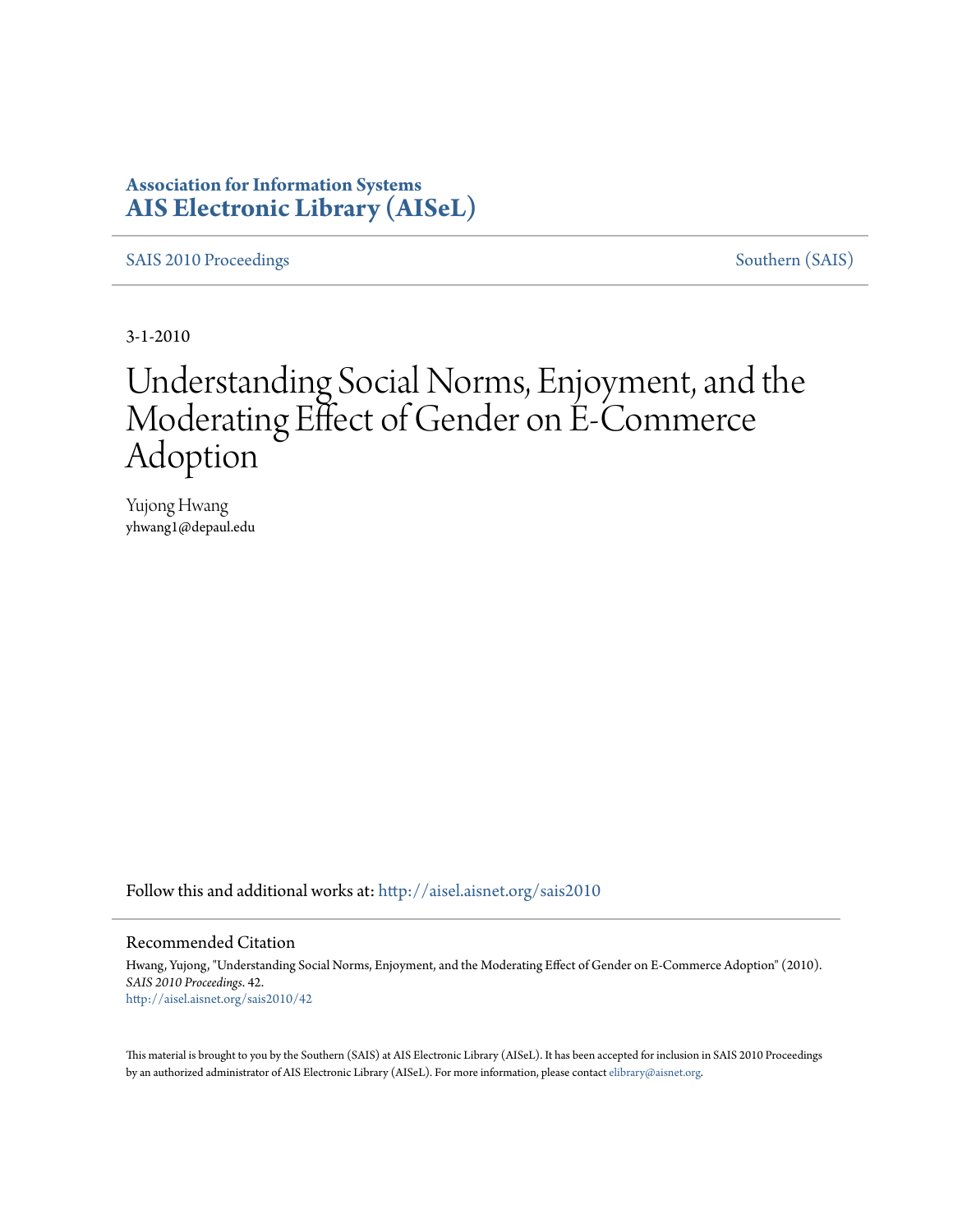## **UNDERSTANDING SOCIAL NORMS, ENJOYMENT, AND THE MODERATING EFFECT OF GENDER ON E-COMMERCE ADOPTION**

**Yujong Hwang** School of Accountancy & MIS DePaul University  $\mathcal{R}_{\mathcal{L}}$ School of International Studies Kyung Hee University [yhwang1@depaul.edu](mailto:yhwang1@depaul.edu)

#### **ABSTRACT**

Understanding e-commerce system adoption is an important topic for e-commerce designers and electronic customer relationship managers. Even though there are a lot of research endeavors to explain e-commerce adoption, one of the main questions to be answered is regarding the normative and affective factors based on the theory of reasoned action and the selfdetermination theory. In this paper, the relationships among the social norms, perceived enjoyment, and their relationships to intention to adopt e-commerce system are tested  $(n = 322)$ . Furthermore, the moderating effects of gender are tested based on the socio-linguistic literature. As expected, the influence of social norms is stronger in the female group while the influence of enjoyment is stronger in the male group. Interestingly, a female is more influenced by her friends while a male is more influenced by his family and media. Theoretical and practical implications of these findings are discussed in the paper.

#### **Keywords**

E-commerce, social norms, enjoyment, gender, technology adoption

#### **INTRODUCTION**

Electronic commerce (e-commerce) systems adoption is an important topic for e-commerce designers and human-computer interaction researchers. (Saeed et al., 2003; Gefen et al., 2003; Birkhofer, Schagel, and Tomczak, 2000). Even though there are a lot of research endeavors to explain e-commerce system adoption and online consumer behavior (e.g., Gefen et al., 2003; Grazoli and Jarvenpaa, 2000; Pennington et al., 2004), one of the main questions is how to understand the influences of social normative and affective factors on electronic customer relationship management (Saeed et al., 2003). Specifically, the complex effects of social norms – as a normative factor – and the perceived enjoyment – as an affective factor – on intention to use e-commerce system have not been tested in the previous research. This study investigates these important relationships with the moderating effects of gender based on the theory of reasoned action, self-determination theory, and socio-linguistic literature. The detailed discussion of these theories and hypotheses are in the next sections.

#### **RESEARCH MODEL AND HYPOTHESES**

Malhotra and Galletta (2005) recently argued that a system user's affective commitment development was omitted in the previous research model which investigated IS adoption. A better understanding of the nature of systems users' affective and social normative factors will promise to contribute to the design of more effective e-commerce system and the company's successful electronic customer relationship management. Sociolinguists also have claimed for years that men and women communicate with different underlying social objectives and that their communication patterns are very different (Tannen, 1991, 1994, 1995). Yet the effects of gender on e-commerce system adoption have been ignored in IS research, even though gender is a fundamental aspect of individual behavior, based on socio-linguistic research (Gefen and Staub, 1997). Although it is clear that gender should be considered in understanding social, affective, and intrinsic aspects, nobody has studied this important aspect to understand the affective and normative social factors. In this study, social norms and the perceived enjoyment are hypothesized as direct antecedents to users' intention to use the e-commerce system. Further, the moderating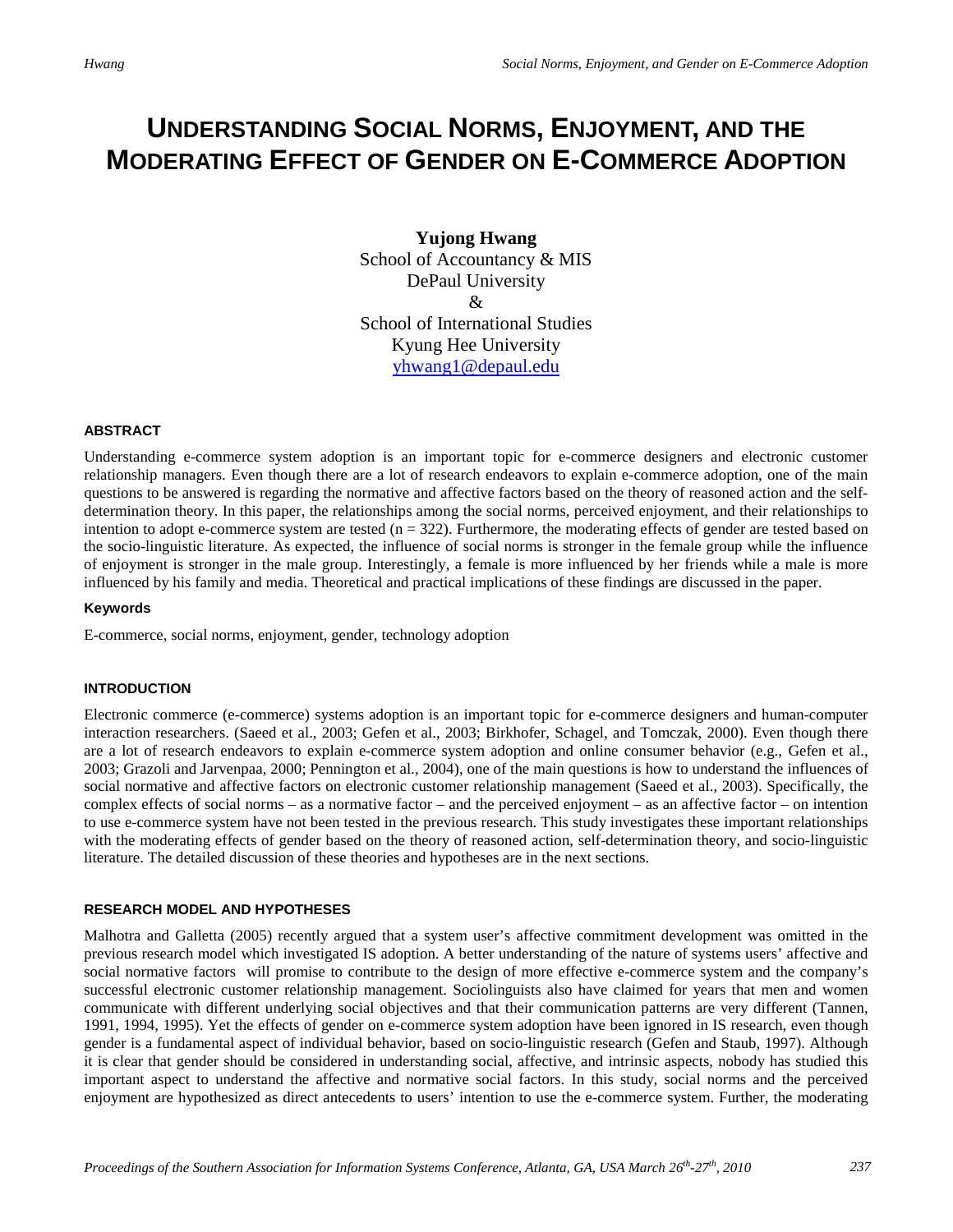effects of gender are tested in the model based on socio-linguistic research (Tannen, 1994, 1995) and current IS literature (Gefen and Ridings, 2005; Venkatesh et al., 2003). The proposed research model is in Figure 1, and the detailed hypotheses are as follows.



**Figure 1. Proposed Research Model**

Online consumer behavior is a voluntary individual behavior that can be explained by theory of reasoned action proposed by Fishbein and Ajzen (1975). This theory argues that behavior is preceded by intentions and that intentions are determined by the individual's attitude – similar to the perceived enjoyment – toward the behavior and the individual's social norms. There are several IS studies focusing on social norms or environmental influence on online consumer behavior. Limayem et al. (2000) suggested that social norms influence purchase intention, using formative construct of social norms (family, media, and friends influences) in online consumer behavior. Thus, we hypothesize that;

#### *H1: Social Norms will have a positive effect on Intention to Use.*

Self-determination theory (Deci & Ryan, 1985) showed that all individuals have natural, innate, and constructive tendencies to develop an ever more elaborate and unified sense of self. It focuses on how individuals develop a coherent sense of self through regulation of their behavioral actions that may be self-determined, controlled, or motivated. Malhotra (2002) argued that tacit perspective of systems adoption should be managed and controlled mainly by intrinsic motivation rather than by formal controls based on the self-determination theory. Prior research such as theory of reasoned action proposed intrinsic motivation, such as perceived enjoyment or attitude, as a determinant of perceived ease of use and intention to use (Venkatesh, 2000; Venkatesh et al., 2002; Yi & Hwang, 2003). Thus, we hypothesize that:

*H2: Perceived Enjoyment will have a positive effect on Intention to Use.*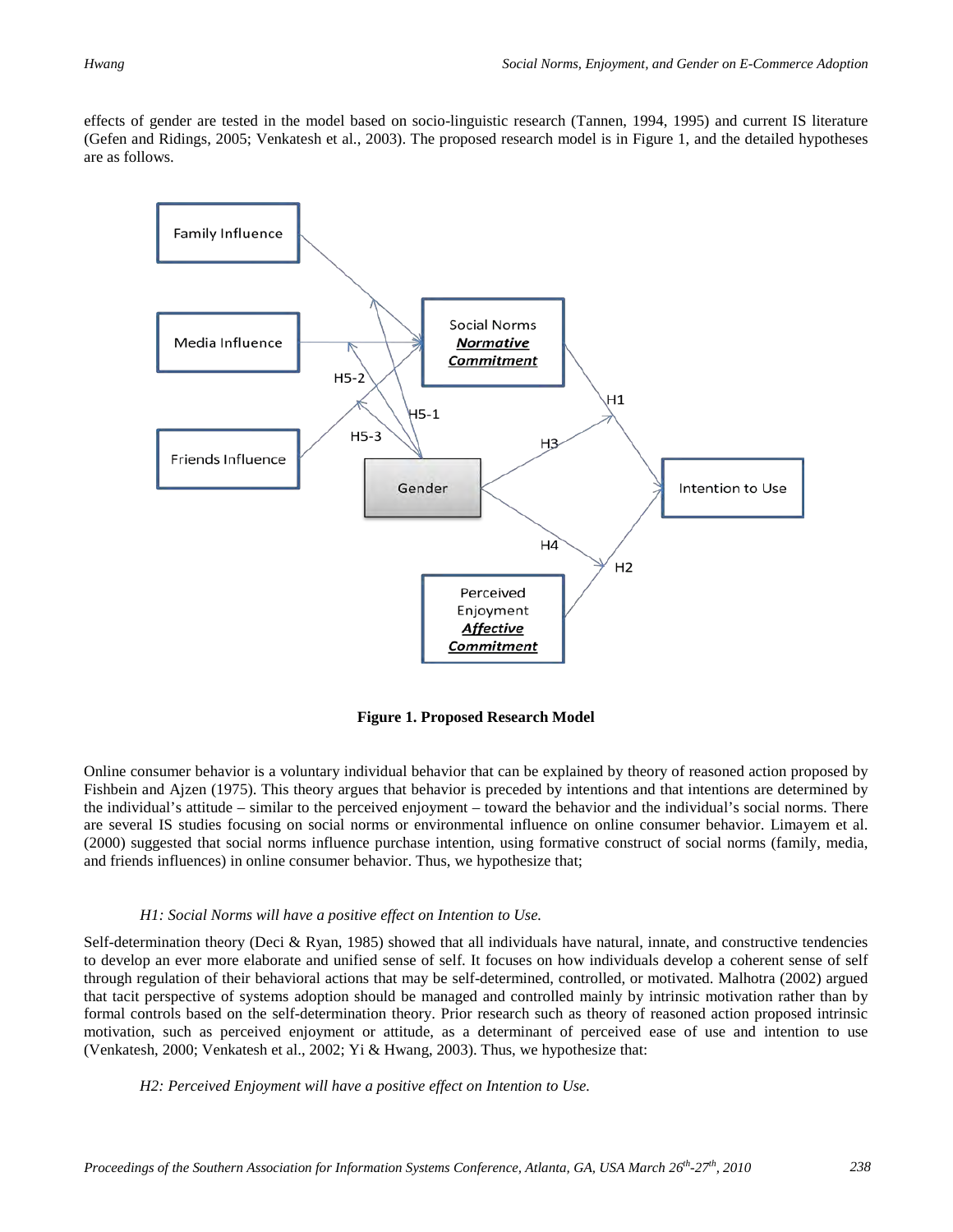Gefen and Straub (1997) showed that women sense more social presence in work-related emails. Venkatesh and Morris (2000) also showed that women are more affected by social norms in their adoption of IT. Women do so more with the objective of creating social inclusion, while men communicate more with the objective of creating and preserving their status and exchanging information (Gefen and Ridings, 2005; Tannen, 1994). In the unified theory of acceptance and usage of technology (UTAUT) model, Venkatesh et al. (2003) showed that women have a stronger relationship between social influence and behavioral intention. Thus, we hypothesize that;

#### *H3: Social Norms will have a stronger effect on Intention to Use in Females.*

On the other hand, Venkatesh et al. (2000) also found that the decisions of men were more strongly influenced by their attitude (or perceived enjoyment) toward using the new technology, while women were more strongly influenced by social norm and perceived behavioral control. Generally, men are supposed to be more sensitive to self-motive or self-satisfaction than women (Anderson and Leaper, 1998; Edelsky, 1993; Herring, 1993; Holmes, 1992; Kilbourn and Weeks, 1997; Weatherall, 1998; West and Zimmerman, 1983). Based on an extensive review of the literature, Minton and Schneider (1980) concluded that men tend to be more self-confident that would be related to the intrinsic motivation. Thus, we hypothesize that;

#### *H4: Perceived Enjoyment will have a stronger effect on Enjoyment in Males.*

We also expect that there would be moderating effects of gender in the different social influences on the norms. Since there is limited previous research on these specific relationships, we did not propose the specific directions on the moderating effects of gender. The empirical test results and findings would provide useful practical implications to the e-commerce system designers and electronic customer management relationship researchers. We hypothesize that;

*H5-1: Family Influence will have a different effect on Social Norms in Gender.* 

*H5-2: Media Influence will have a different effect on Social Norms in Gender.* 

*H5-3: Friends Influence will have a different effect on Social Norms in Gender.* 

#### **METHOD AND PRELIMINARY ANALYSIS**

The online survey was implemented with undergraduate business students, who voluntarily participated. The target university for the survey is in the northern region of the U.S. The experiment was conducted in an Internet classroom as suggested by Gefen (2002). Students were approached in an Internet-connected classroom, where each student had his/her own PC. The students were asked to navigate to www.amazon.com, and go through the procedure of purchasing a book without actually submitting the purchase transaction. Next, the students were asked to complete the experimental instrument of an online survey based on their experiences with the website. The main objective of this experiment was to refresh the participants' memory without manipulating the participants or creating perception. We developed an online survey website and posted this URL to the class management system (Blackboard™) for the students to access.

In the main test, 322 students voluntarily participated in the study. We awarded bonus points to the final grade of survey participants. It took around 20 minutes for the participants to navigate the website and 25 minutes to complete the survey. The average age of the main test participants was 22 years, and 56% were female. 92% of participants reported having used e-commerce website to buy products before. 66% reported having used Internet 4 to 20 hours in a week, while 20% replied more than 20 hours. 15% replied that they used Internet less than 3 hours in a week. All measurement items are adapted and revised from previous research on the theory of reasoned action and the self-determination theory as we explained in the hypotheses section (see Appendix for detailed items). All questionnaire items used a 5-point Likert-type scale where  $1 =$ completely disagree,  $3$  = neither agree nor disagree, and  $5$  = completely agree.

Measure validation and model testing were conducted using Partial Least Square (PLS) Graph Version 3.0 (Chin & Frye, 1998), a structural equation-modeling (SEM) tool that utilizes a component-based approach to estimation. PLS makes few assumptions about measurement scales, sample size, and distributional assumptions (Chin, 1998; Falk & Miller, 1992; Fornell & Bookstein, 1982; Wold, 1982). The model in this study has complex moderating relationships with the formative construct that can be tested by the PLS manipulation (Keil et al., 2000). Chin (1998, p. 311) advises that "if one were to use a regression heuristic of 10 cases per indicator," the sample size requirement would be 10 times (1) the largest number of formative indicators or (2) the largest number of independent variables impacting a dependent variable, whichever is the greater. In our model, the largest number of formative indicators is only three. Thus, our sample size of 322 is more than adequate for the PLS estimation procedures.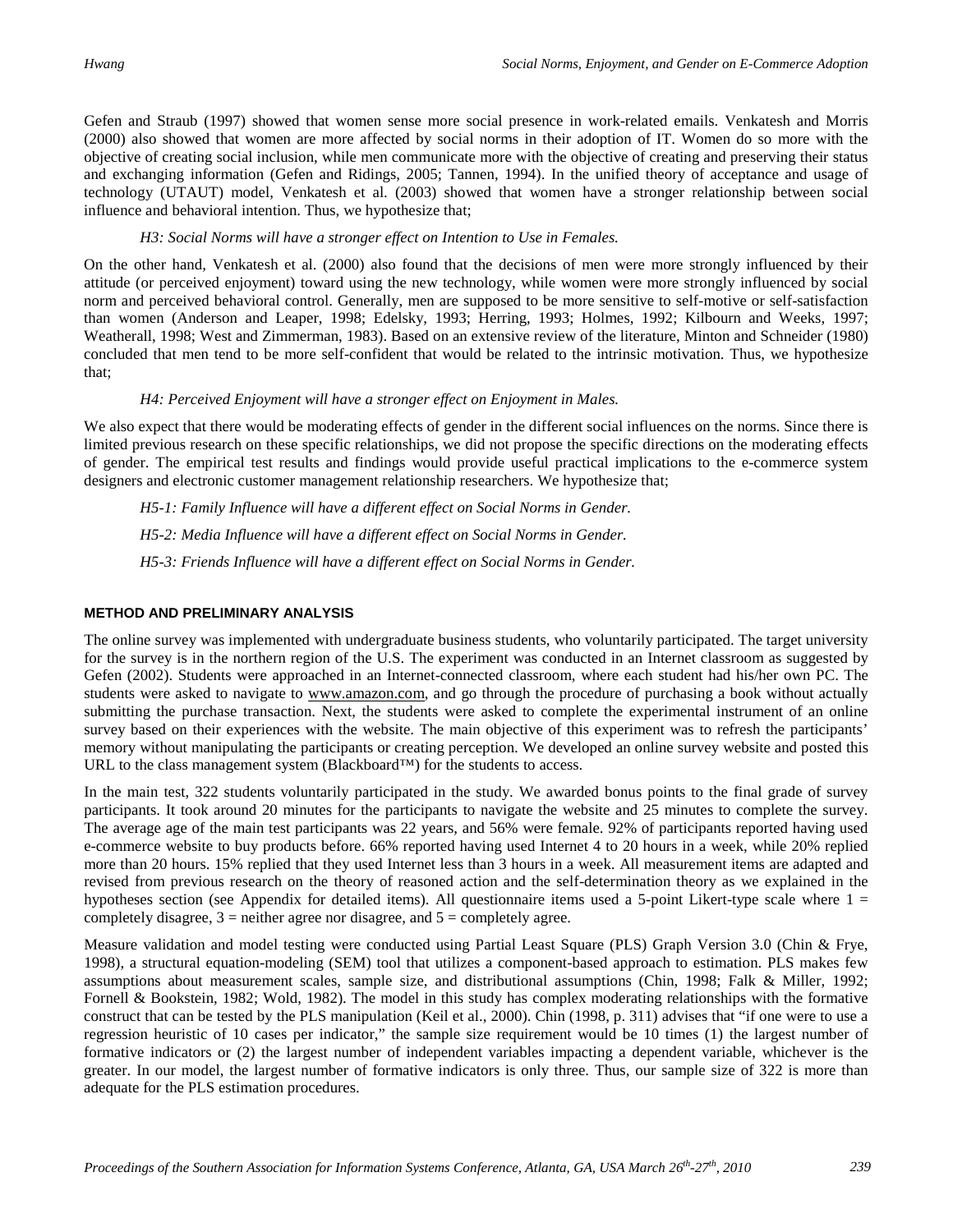Before testing the hypothesized structural model, we first evaluated the psychometric properties of the study variables through confirmatory factor analysis. The measurement model was assessed by using PLS to examine internal consistency reliability (ICR) and convergent and discriminant validity (Barclay et al., 1995; Chin, 1998; Yi & Davis, 2003). Internal consistencies of 0.7 or higher are considered adequate (Barclay et al., 1995; Chin, 1998; Yi & Davis, 2003). To assess convergent and discriminant validity, the square root of the average variance extracted (AVE) by a construct should be at least 0.707 (i.e., AVE > 0.50) and should exceed that construct's correlation with other constructs. Table 1 shows that the psychometric properties of the study variables were considered relevant and sufficiently strong to support valid testing of the proposed structural model.

| <b>Construct</b> | <b>Weight/Loading</b> |      | <b>ICR</b> | <b>Social</b><br><b>Norms</b> | Enjoyment | <b>Use</b> |
|------------------|-----------------------|------|------------|-------------------------------|-----------|------------|
|                  | SN <sub>1</sub>       | 0.62 |            |                               |           |            |
| Social Norms     | SN <sub>2</sub>       | 0.23 | 0.70       | 0.71                          |           |            |
|                  | SN <sub>3</sub>       | 0.55 |            |                               |           |            |
| Enjoyment        | EN <sub>1</sub>       | 0.92 |            | 0.32                          | 0.90      |            |
|                  | EN <sub>2</sub>       | 0.92 | 0.93       |                               |           |            |
|                  | EN <sub>3</sub>       | 0.89 |            |                               |           |            |
| Use              | USE <sub>1</sub>      | 0.76 | 0.89       | 0.35                          | 0.38      |            |
|                  | USE <sub>2</sub>      | 0.87 |            |                               |           | 0.85       |
|                  | USE3                  | 0.91 |            |                               |           |            |

 **Table 1. Weights, Loadings, Internal Consistencies, and Correlations (n=322)**

The PLS structural model and hypotheses were assessed by examining path coefficients and their significance levels. Following Chin (1998), bootstrapping (with 500 resamples) was performed on the model to obtain estimates of standard errors for testing the statistical significance of path coefficients using a t-test. Figure 2 provides the results of hypothesis testing. All direct paths in the model were supported within the 0.001 significance level. To test the moderating effects of gender, we adapted the procedure by Keil et al. (2000). Hypotheses  $3 - 5(3)$  were examined by comparing the path coefficients based on Wynne Chin as described by Keil et al. (2000). All the hypotheses were confirmed within the 0.001 significance level. Table 2 shows these results.

#### **CONCLUSION**

This research in progress investigates the normative and affective factors based on the theory of reasoned action and the selfdetermination theory. Furthermore, the moderating effects of gender are tested based on the socio-linguistic literature. In the preliminary analysis with 322 samples, the influence of social norms is stronger in the female group while the influence of enjoyment is stronger in the male group. Interestingly, a female is more influenced by her friends while a male is more influenced by his family and media. The findings of this study would be helpful for the e-commerce researcher and practitioners in understanding the online consumers' behaviors, which is essential for the successful e-commerce systems implementation.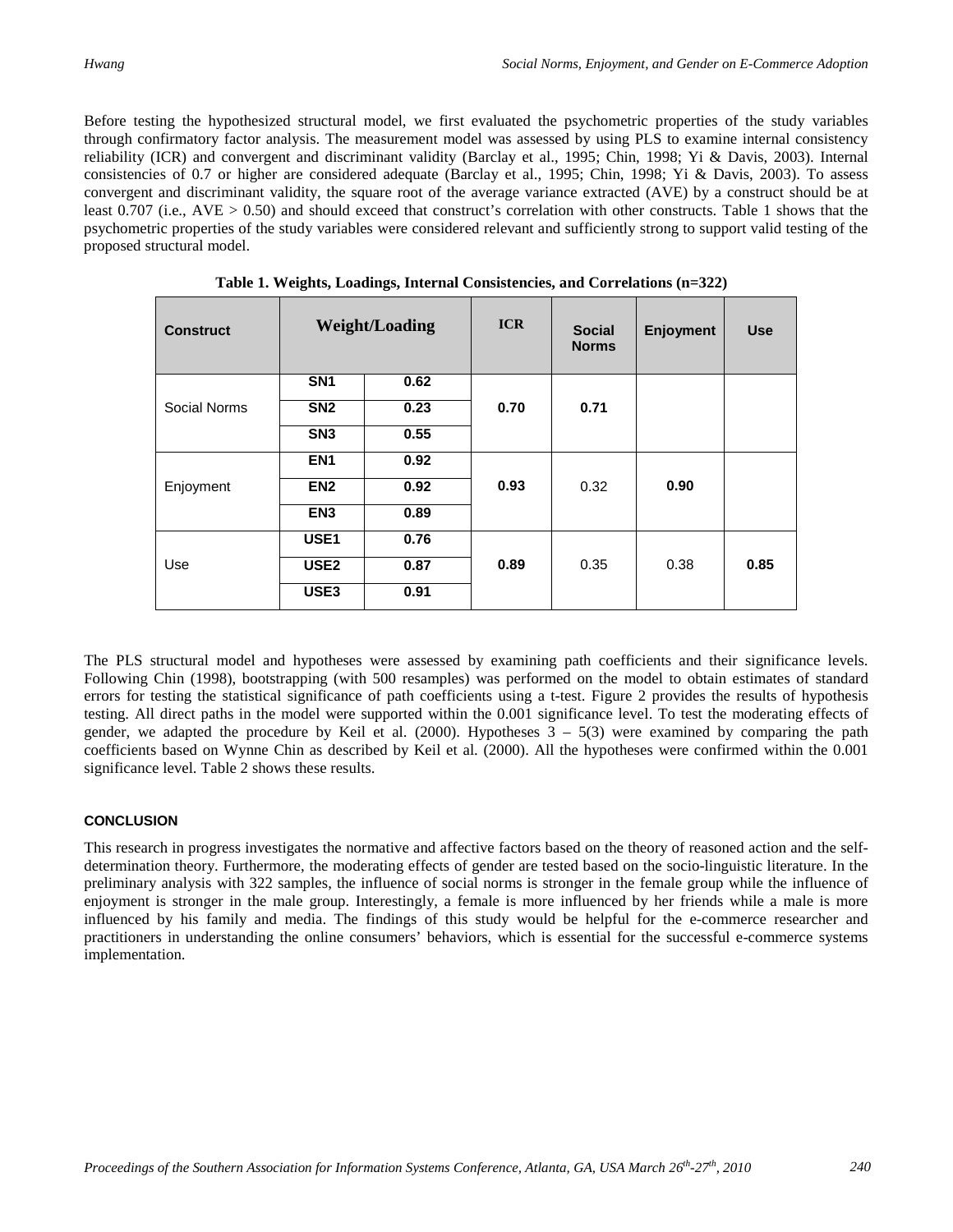

**Figure 2. PLS Test Results of Combined Gender** 

| <b>Hypotheses</b>                                                                                                | Male $(n=138)$              |                          | Female ( $n=184$ )   |                          | <b>T-value</b><br>comparing the<br>two genders |
|------------------------------------------------------------------------------------------------------------------|-----------------------------|--------------------------|----------------------|--------------------------|------------------------------------------------|
|                                                                                                                  | <b>Path</b><br>coefficients | <b>Standard</b><br>Error | Path<br>coefficients | <b>Standard</b><br>Error | Male - Female                                  |
| H <sub>3</sub> : Social Norms will have a<br>stronger effect on Intention to<br>Use in Female.                   | $0.21***$                   | 0.079                    | $0.28***$            | 0.068                    | $-8.574***$                                    |
| H4: Perceived Enjoyment will<br>have a stronger effect<br>on.<br>Enjoyment in Male.                              | $0.40***$                   | 0.077                    | $0.25***$            | 0.067                    | 18.429***                                      |
| Influence<br>$H5-1:$<br>Family<br>will<br>a different effect<br>have<br><sub>on</sub><br>Social Norms in Gender. | $0.78***$                   | 0.154                    | $0.51***$            | 0.140                    | 16.195***                                      |
| H5-2: Media Influence will have<br>different effect on Social<br>a<br>Norms in Gender.                           | $0.27*$                     | 0.240                    | $0.18***$            | 0.182                    | $3.702***$                                     |
| H5-3: Friends Influence<br>will<br>a different effect<br>have<br>on<br>Social Norms in Gender.                   | $0.37***$                   | 0.243                    | $0.64***$            | 0.084                    | $-14.233***$                                   |

*Note.* **\*** *p* < .05; **\*\*** *p* < .01; **\*\*\*** *p* < .001